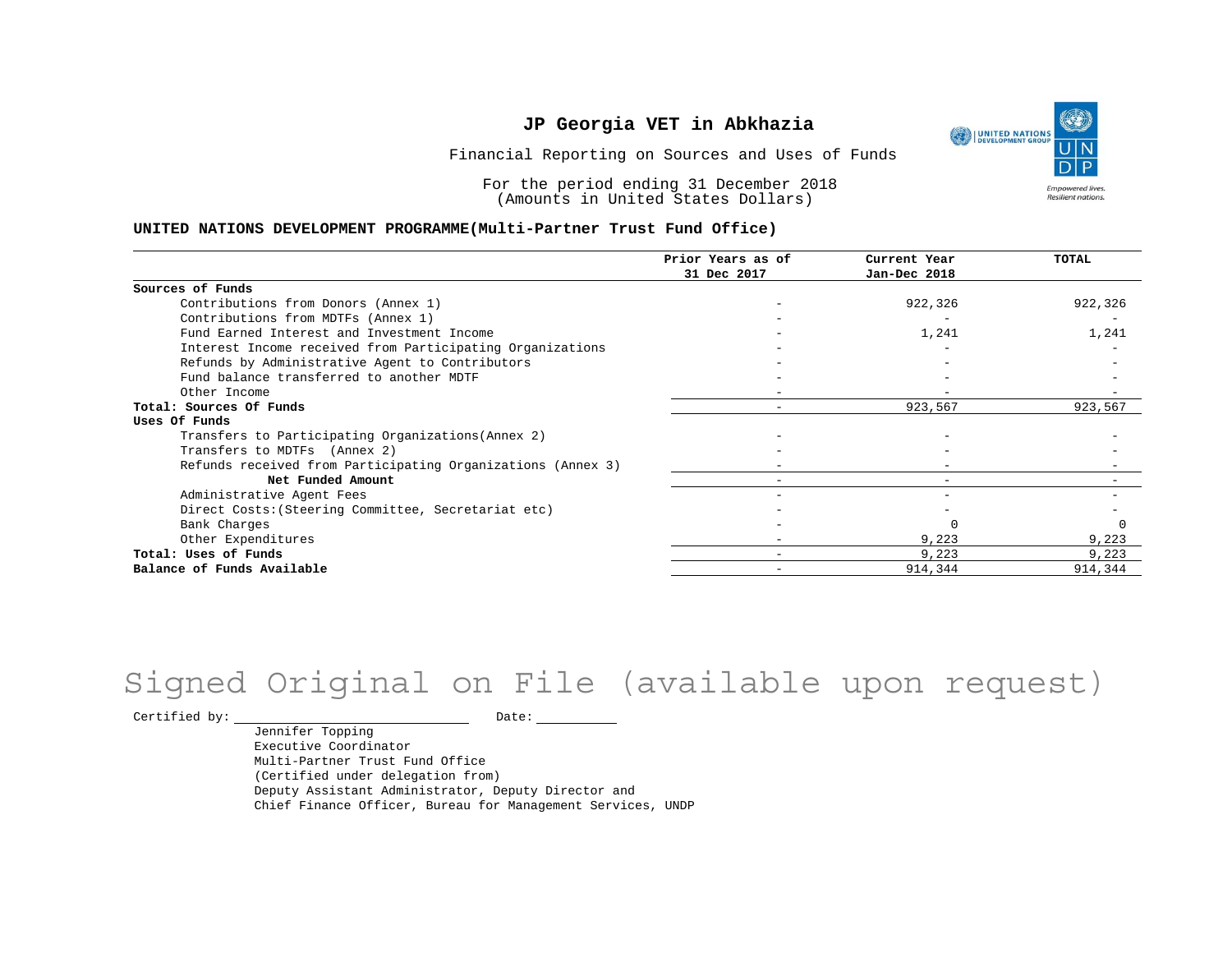

Financial Reporting on Sources and Uses of Funds

For the period ending 31 December 2018 (Amounts in United States Dollars)

#### **UNITED NATIONS DEVELOPMENT PROGRAMME(Multi-Partner Trust Fund Office)**

**Annex - 1: Contributions**

|                      | Prior Years as of        | Current Year | TOTAL   |
|----------------------|--------------------------|--------------|---------|
|                      | 31 Dec 2017              | Jan-Dec 2018 |         |
| From Contributors    |                          |              |         |
| EUROPEAN UNION       | $\overline{\phantom{0}}$ | 922,326      | 922,326 |
| Total: Contributions | -                        | 922,326      | 922,326 |

## Signed Original on File (available upon request)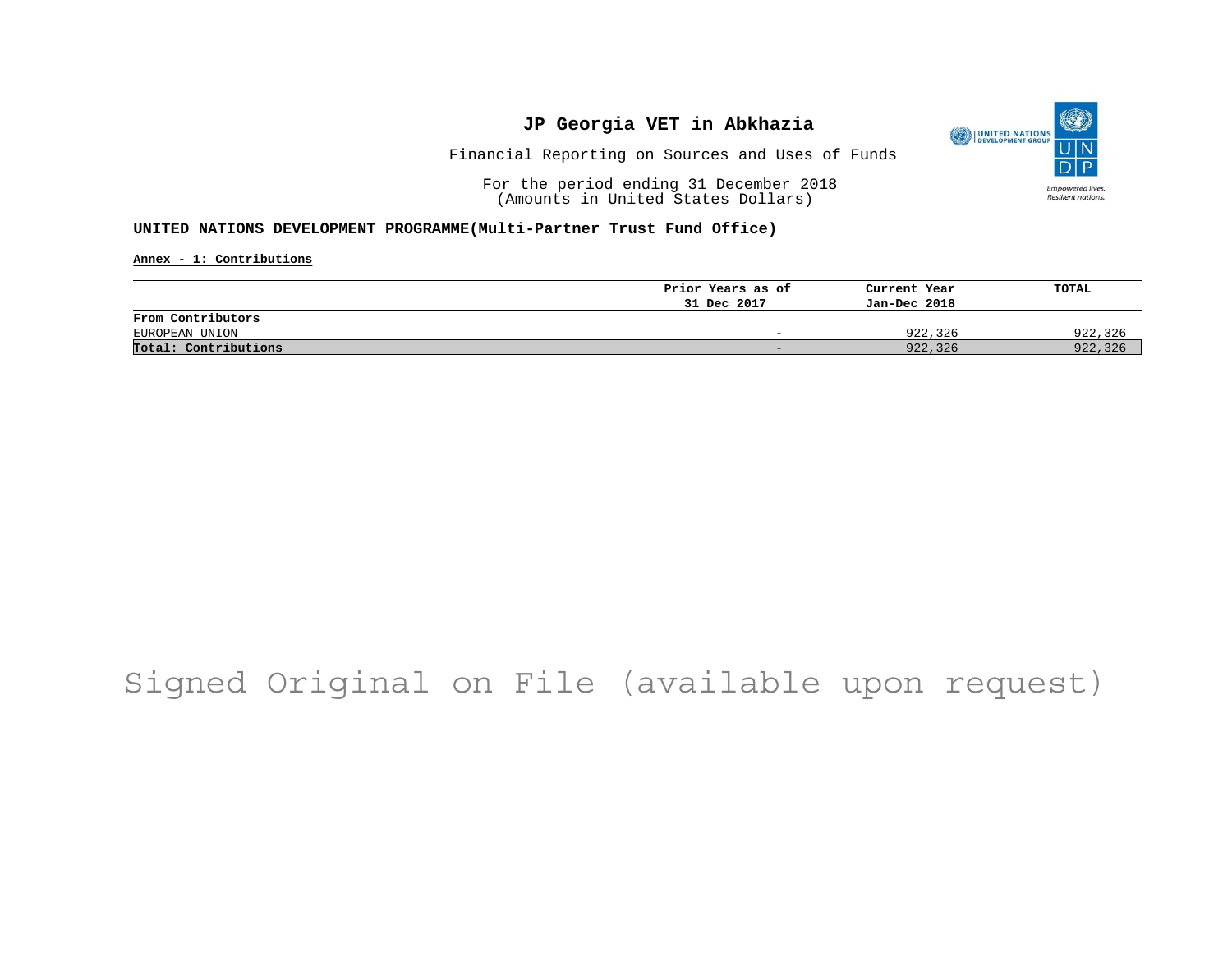

Financial Reporting on Sources and Uses of Funds

For the period ending 31 December 2018 (Amounts in United States Dollars)

#### **UNITED NATIONS DEVELOPMENT PROGRAMME(Multi-Partner Trust Fund Office)**

**Annex - 2: Transfers**

| оt<br>as<br>rior.<br>$-0.0$<br>ears | Current<br>Year | TOTAL |
|-------------------------------------|-----------------|-------|
| 201'<br>Dec.<br>۔۔                  | 2018<br>Jan-Dec |       |

**To Participating Organizations**

**No Activity**

# Signed Original on File (available upon request)